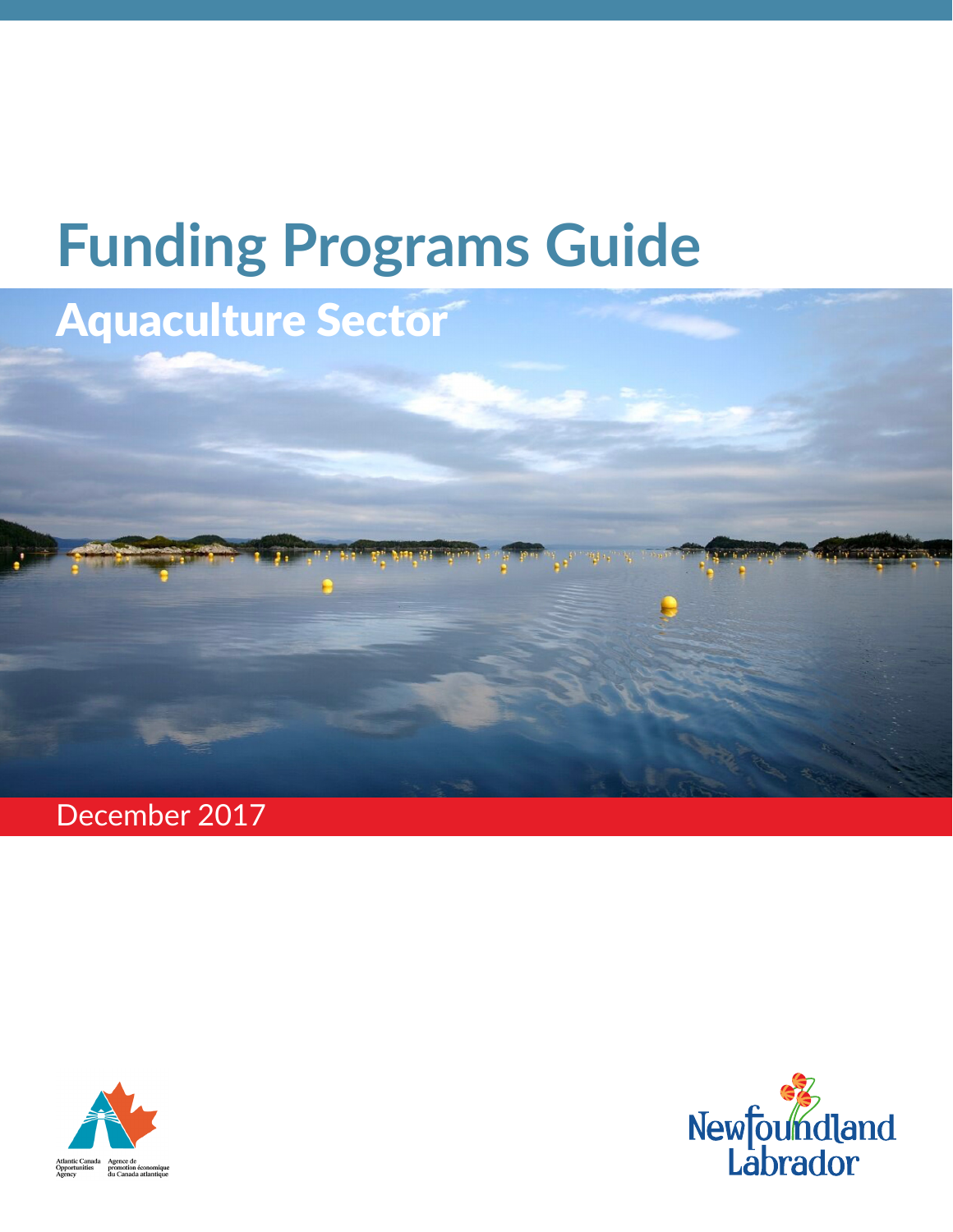# A Commitment to Grow Aquaculture

As part of The Way Forward, the Newfoundland Aquaculture Industry Association and the Government of Newfoundland and Labrador have partnered to strengthen the aquaculture industry, support economic growth and foster job creation in the province. To achieve these objectives, the Provincial Government and industry have jointly developed an Aquaculture Sector Work Plan, which was released at the provincial Aquaculture Industry Summit on September 26, 2017 in Gander, NL. The Government of Newfoundland and Labrador will regularly update this guide to ensure any modifications to programs and their criteria are reflected.

The Quick Overview section outlines at a high level what programs are offered to the aquaculture sector, and the Program Details section provides additional information.

# Funding Programs for Aquaculture: Quick Overview

# Atlantic Canada Opportunities Agency (ACOA)

[www.acoa-apeca.gc.ca/eng/ImLookingFor/](http://www.acoa-apeca.gc.ca/eng/ImLookingFor/ProgramInformation/Pages/Home.aspx) [ProgramInformation/Pages/Home.aspx](http://www.acoa-apeca.gc.ca/eng/ImLookingFor/ProgramInformation/Pages/Home.aspx)

# Atlantic Innovation Fund (AIF): Loan/Grant

Projects must be in the \$500,000 to \$3 million range. Contributions to the private sector are conditionally repayable based on the commercial success of a project. Contributions to not-forprofit organizations are non-repayable.

# Business Development Program (BDP): Loan

Interest-free loans provide up to 50 per cent of the eligible start-up, up to \$500,000, working capital and capital costs of a new establishment, modernization or expansion project.

# Innovative Communities Fund: **Grant**

Assistance is non-repayable. The amount provided to each individual project will be determined by an assessment of the level of funding necessary to allow the project to proceed.

# Tourism, Culture, Industry and Innovation (TCII)

#### [www.tcii.gov.nl.ca/programs/index.html](http://www.tcii.gov.nl.ca/programs/index.html)

Recognizing there is a need to improve integration of funding provided by multiple departments and agencies to businesses, the Government of Newfoundland and Labrador is currently completing a review of business financing. Programs provided may be subject to change.

# Regional Development Fund: Grant

A non-repayable contribution, normally to a maximum contribution of 25 per cent of total eligible costs. The client should normally contribute a minimum of ten per cent of the total project cost.

# Business Investment Program: Loan

Repayable term loans to a maximum amount of \$500,000 per government fiscal year at the department's base rate of three per cent. Equity funding in the form of redeemable preferred shares to a maximum of \$500,000 per project, with a maximum aggregate of \$1 million, is available.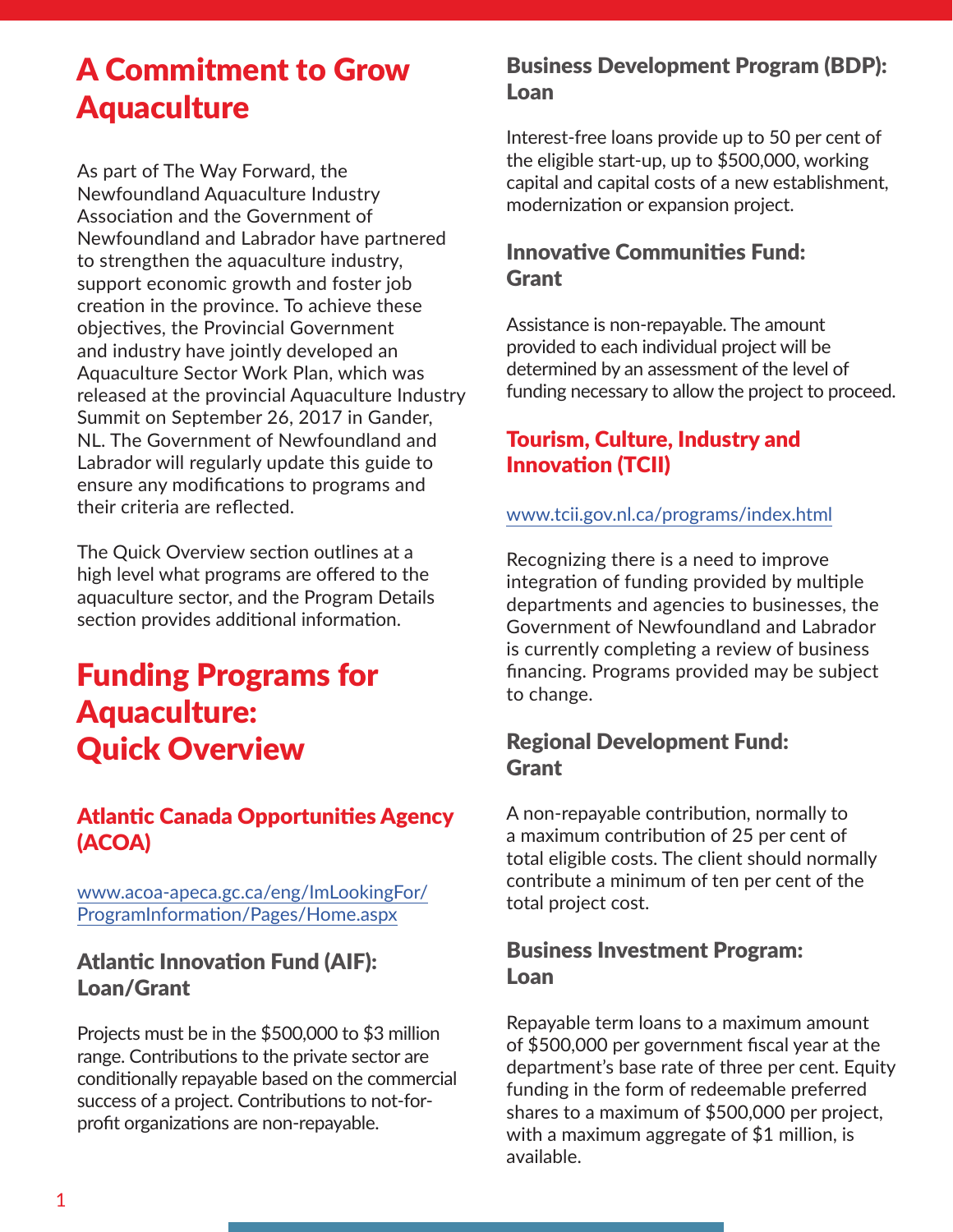# Business Development Support Program: Grant

Non-repayable contribution(s) to a maximum amount of \$100,000 per government fiscal year.

# Fisheries and Land Resources (FLR)

#### [www.fishaq.gov.nl.ca/aquaculture/programs.](http://www.fishaq.gov.nl.ca/aquaculture/programs.html) [html](http://www.fishaq.gov.nl.ca/aquaculture/programs.html)

Recognizing there is a need to improve integration of funding provided by multiple departments and agencies to businesses, the Government of Newfoundland and Labrador is currently completing a review of business financing. Programs provided may be subject to change.

# Aquaculture Working Capital Loan Guarantee Program

Non-cash loan guarantee program that provides an 80 per cent loan guarantee to lenders, after the lender has realized on its security. There is no cash outlay for this program unless a company defaults on its loan.

# Aquaculture Capital Equity Program

A minimum equity investment to projects of \$250,000 for finfish operations and \$100,000 for shellfish to match a private sector cash investment. The form of government's investment will mirror that of the applicant, with all rights of the applicant except the right to vote. The preferred form of investment will be by way of a separate class of common shares with rights as above.

# Farm Credit Canada

[www.fcc-fac.ca/en/we-finance/agribusiness](http://www.fcc-fac.ca/en/we-finance/agribusiness-agri-food.html)[agri-food.html](http://www.fcc-fac.ca/en/we-finance/agribusiness-agri-food.html)

# Real Property Loans

FCC offers several types of real property loans including:

- Variable FCC's best variable mortgage interest rate that includes a 10% pre-payment privilege and the option to convert to a fixed interest rate;
- Open a variable mortgage interest rate with full prepayment privilege and the option to convert to a fixed interest rate;
- Fixed Closed low mortgage rate that is fixed for the term of the loan; and,
- Fixed Rate low mortgage rate that is fixed for the term of the loan with a 10% prepayment option included.

# Personal Property Loans

FCC offers several types of personal property loans including:

- Variable FCC's best variable personal property rate (prepay any amount at any time and convert to a fixed rate at your discretion);
- Open Rate low rate fixed for the term of your personal property loan with the benefit of prepayment without penalty; and,
- Closed Rate FCC's lowest rates fixed for the term of your personal property loan.

# Loans Through a Crop Retailer, Livestock Supplier or Equipment Dealer

FCC offers loans through:

- Crop Inputs draw against your pre-approved loan at any time and schedule payments around your cash flow;
- Feeder Cattle and Breeding Livestock purchase through a participating livestock supplier and get customized financing with faster equity realization and no prepayment penalties;
- Equipment Financing when you buy new or used farm equipment and finance through a participating equipment dealer, you'll work with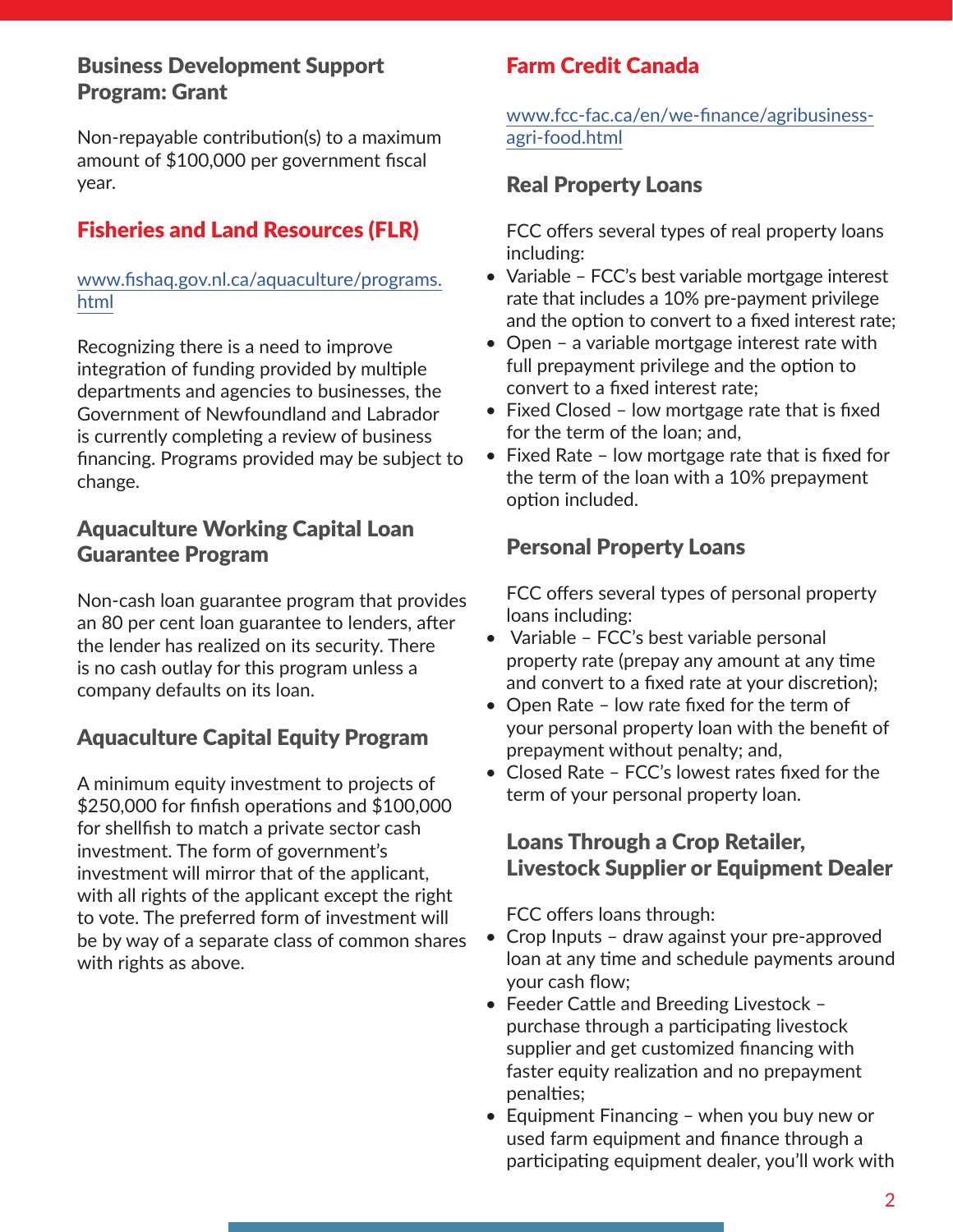people who know the industry; and,

• Equipment Leasing – lease new or used equipment at participating dealerships, plus benefit from less money up front, lower payments and increased flexibility.

# Feature-specific Loans

FCC offers various feature-specific loans, including:

- Interest-only Payments
	- 1-2-3 Grow manage your cash flow with interest-only payments until you get a return on your investment.
	- Cash Flow Optimizer make interest-only payments while re-investing funds into other areas of your operation, giving you the control to make principal payments when you choose.
- Deferred Payments
	- Flexi-Loan defer principal payments for up to one year to take advantage of opportunities or ease cash flow during adverse conditions.
	- Start Now Pay Later better manage your cash flow with deferred payments while getting your operation up and running.
- Extended Disbursement
	- Capacity Builder purchase quota or breeding livestock with pre-approved financing for up to 18 months and the option to capitalize interest.
	- Construction defer your principal payments while you build or expand, with interim financing for up to 18 months on construction projects.
	- Enviro-Loan defer principal payments while constructing, improving or expanding your operation when you improve environmental facilities.
	- Transition Loan special payment options that benefit both the buyer and seller in a farm transfer.
- Credit Lines
	- Advancer use this pre-approved, secured loan with the flexibility to re-advance funds at your discretion for capital asset purchases.
- FCC Credit Line keep your day-to-day operations running smoothly with this revolving, pre-approved loan you can access any time to finance your short term operating costs.
- Niche Loans
	- Young Farmer a loan for farmers under 40 to purchase ag-related assets up to \$1 million.
	- Young Entrepreneur a loan for young entrepreneurs under 40 to finance new or existing ag-related businesses up to \$1 million.
	- Performer get rewarded with lower interest rates when your business achieves pre-set financial goals and ratios.
	- Spring Break customize your payment schedule to match your irregular cash flow.
	- Energy convert to renewable energy sources, specifically biogas, geo-thermal, wind or solar power.
	- American Currency if you derive a lot of your revenue in U.S. dollars, you can borrow and make payments in U.S. dollars.

# Program Details

# Atlantic Canada Opportunities Agency (ACOA)

[www.acoa-apeca.gc.ca/eng/ImLookingFor/](http://www.acoa-apeca.gc.ca/eng/ImLookingFor/ProgramInformation/Pages/Home.aspx) [ProgramInformation/Pages/Home.aspx](http://www.acoa-apeca.gc.ca/eng/ImLookingFor/ProgramInformation/Pages/Home.aspx)

# Atlantic Innovation Fund (AIF):

The AIF encourages partnerships among private sector firms, universities, colleges and other research institutions to develop and commercialize new or improved products and services. Projects must be in the \$500,000 and \$3 million range. Contributions to the private sector are conditionally repayable based on the commercial success of a project. Contributions to not-for-profit organizations are nonrepayable. The AIF can provide assistance of up to 80 per cent of total eligible costs for projects led by not-for-profit organizations and up to 75 per cent of total eligible costs for private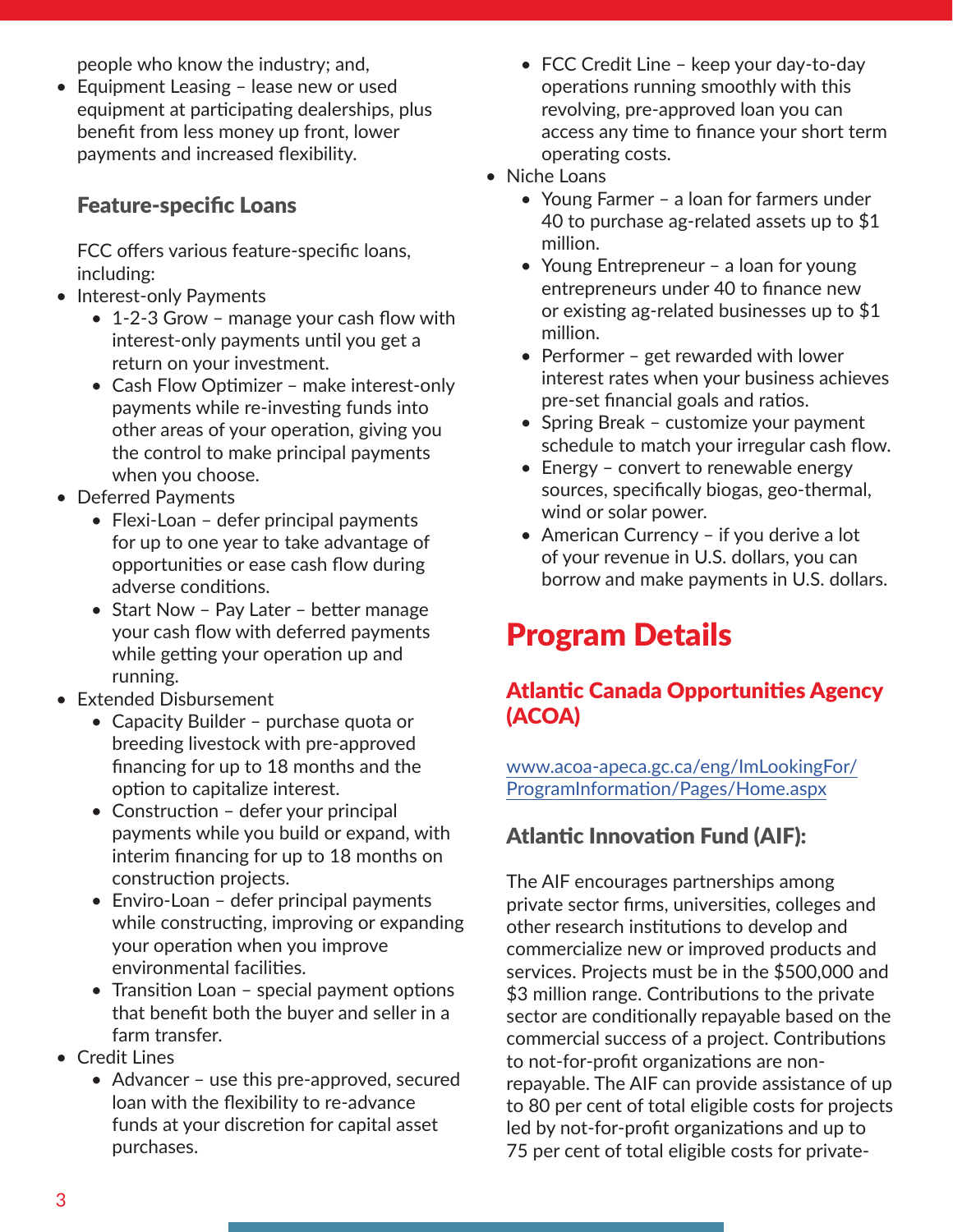sector-led projects. It should be noted that the AIF assistance for eligible building and major renovation costs would not normally exceed 30 per cent of the costs.

Eligible applicants include private-sector businesses, universities, colleges, nongovernment research organizations and provincial Crown corporations operating in Atlantic Canada. The AIF supports projects in the area of natural and applied sciences, as well as in social sciences, humanities, arts and culture, that lead to the successful development and commercialization of technology-based products, processes or services. The program also helps businesses work with researchers to adapt existing technology when it is new to the market and there is technical development required to successfully integrate the technology into the company's operations. To be eligible under the AIF, a project must involve an R&D component with a strong potential for commercialization.

#### Eligible activities may include:

- R&D projects that are linked to economic development in areas that are of strategic importance to the region;
- technology adaptation projects related to production improvements, such as the adaptation of an existing production technology to be used in a non-traditional manner, allowing a firm to produce a product or service less expensively, faster and/or with enhanced productivity and competitiveness; and
- related initiatives that emphasize building the Atlantic system of innovation, including those components that bridge the gap between research institutions and the marketplace, and that encourage collaboration among the various components of this system through partnerships, alliances and networks. services.

#### To be considered under the AIF, projects must meet the following criteria:

- be compatible with the AIF objectives;
- be scientifically and/or technically sound;
- demonstrate management capability to successfully undertake the project;
- demonstrate significant economic benefits for Atlantic Canada;
- demonstrate the commercialization potential of the project;
- support new or improved technologies or new applications of technologies;
- have adequate financing for the duration of the project;
- be incremental; and,
- support one or more strategic sectors or technologies.

While not an absolute requirement, the AIF will favour projects with a combination of the following desirable criteria:

- includes private-sector participation (for institutional proposals);
- fills a gap in the Atlantic system of innovation;
- improves the innovation capacity of the private sector;
- is pan-Atlantic in scope;
- builds critical mass through networks or cooperation of existing or additional talent (researchers);
- leverages funding from other public- and private-sector sources;
- attracts new firms, institutions and researchers to Atlantic Canada;
- builds on research excellence; and,
- fosters national and international affiliations.

# Business Development Program (BDP)

The BDP can help you set up, expand or modernize your business. It can also provide funding to develop your innovative ideas, improve your competitiveness, and develop your clean technology projects. Focusing on small- and medium- sized enterprises, this program offers repayable assistance. Non-profit organizations providing support to the business community may also qualify. ACOA's interestfree repayable assistance can help cover up to 50 per cent of the eligible start-up, up to \$500,000, working capital and capital costs of a new establishment, modernization or expansion project. Related operational costs for activities such as training, studies, marketing/trade, productivity improvement, quality assurance and environmental management systems may be eligible for up to 75 per cent financing. Assistance is repayable on a schedule tailored to your circumstances.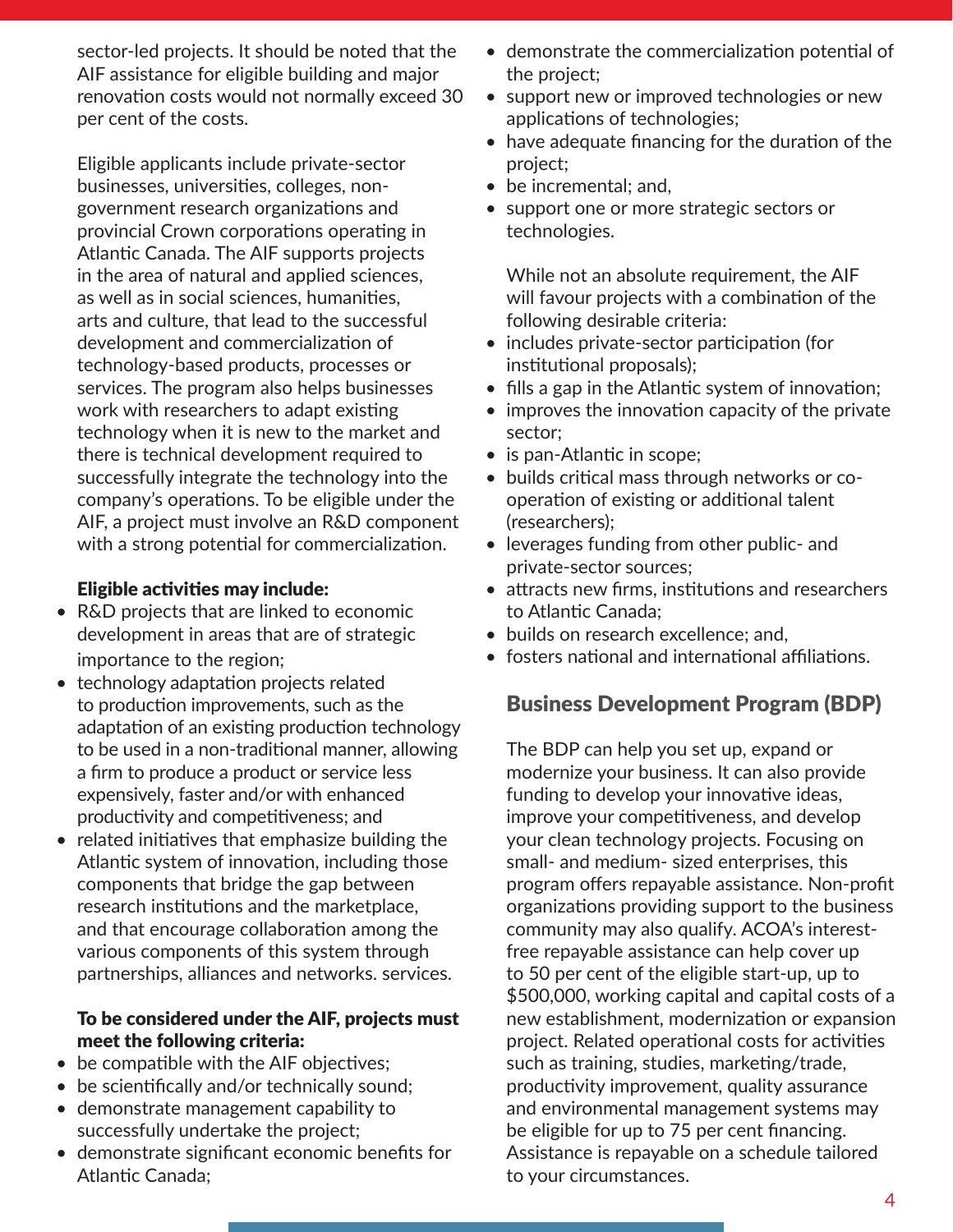#### Eligible activities include:

- Buildings
- Leasehold
- Machinery and equipment
- Product development costs
- Infrastructure
- Intangible assets (i.e., patents, trademarks)
- Self-built assets
- Start-up costs
- Working capital

# Innovative Communities Fund

The Innovative Communities Fund (ICF) invests in strategic projects that build the economies of Atlantic Canada's communities. Working in partnership with Atlantic communities and stakeholders, ICF builds on the strengths of communities and provides the tools needed to identify opportunities available for their sustainable economic growth. ICF focuses on investments that lead to longterm employment and economic capacity building in rural communities. Urban initiatives that stimulate the competitiveness and vitality of rural communities may be considered on a selective basis.

# Tourism, Culture, Industry and Innovation (TCII)

#### [www.tcii.gov.nl.ca/programs/index.html](http://www.tcii.gov.nl.ca/programs/index.html)

Recognizing there is a need to improve integration of funding provided by multiple departments and agencies to businesses, the Government of Newfoundland and Labrador is currently completing a review of business financing. Programs provided may be subject to change.

# Regional Development Fund

The Tourism, Culture, Industry and Innovation provides support to organizations by way of non-repayable contributions for projects aimed at supporting economic development, innovation and capacity building in all regions of the province.

The Regional Development Fund is comprised of two components: the Regional Development Program and Community Capacity Building. The Regional Development Program provides support by way of non-repayable contributions to organizations for the development and implementation of economic initiatives with respect to regional and sectoral development, diversification, innovation, and key emerging sectors. Projects submitted for consideration must clearly link non-commercial activities to economic diversification and/or business development. The four key themes of projects intended for funding are: infrastructure; capacity building; marketing; and, research.

The Community Capacity Building component provides training support to non-profit organizations with a clear link to economic and business development. This includes Community Capacity Building module delivery and industry development sessions, based on four themes (strategy and planning, relationship building, organizational skills and management, and co-operative development).

Under the Regional Development Program, financial assistance is in the form of a nonrepayable contribution, normally to a maximum contribution of 25 per cent of total eligible costs. The client should normally contribute a minimum of ten per cent of the total project cost.

Under the Community Capacity Building component, financial assistance is in the form of a non-repayable contribution, normally to a maximum of \$5,000 for regional organizations and \$10,000 for provincial organizations per year.

Eligible applicants are non-profit organizations, excluding federal and provincial government departments and agencies. Applicants include industry associations, municipalities, public educational institutions, and other non-profit groups including co-operatives and economic development organizations. Applicants must be incorporated.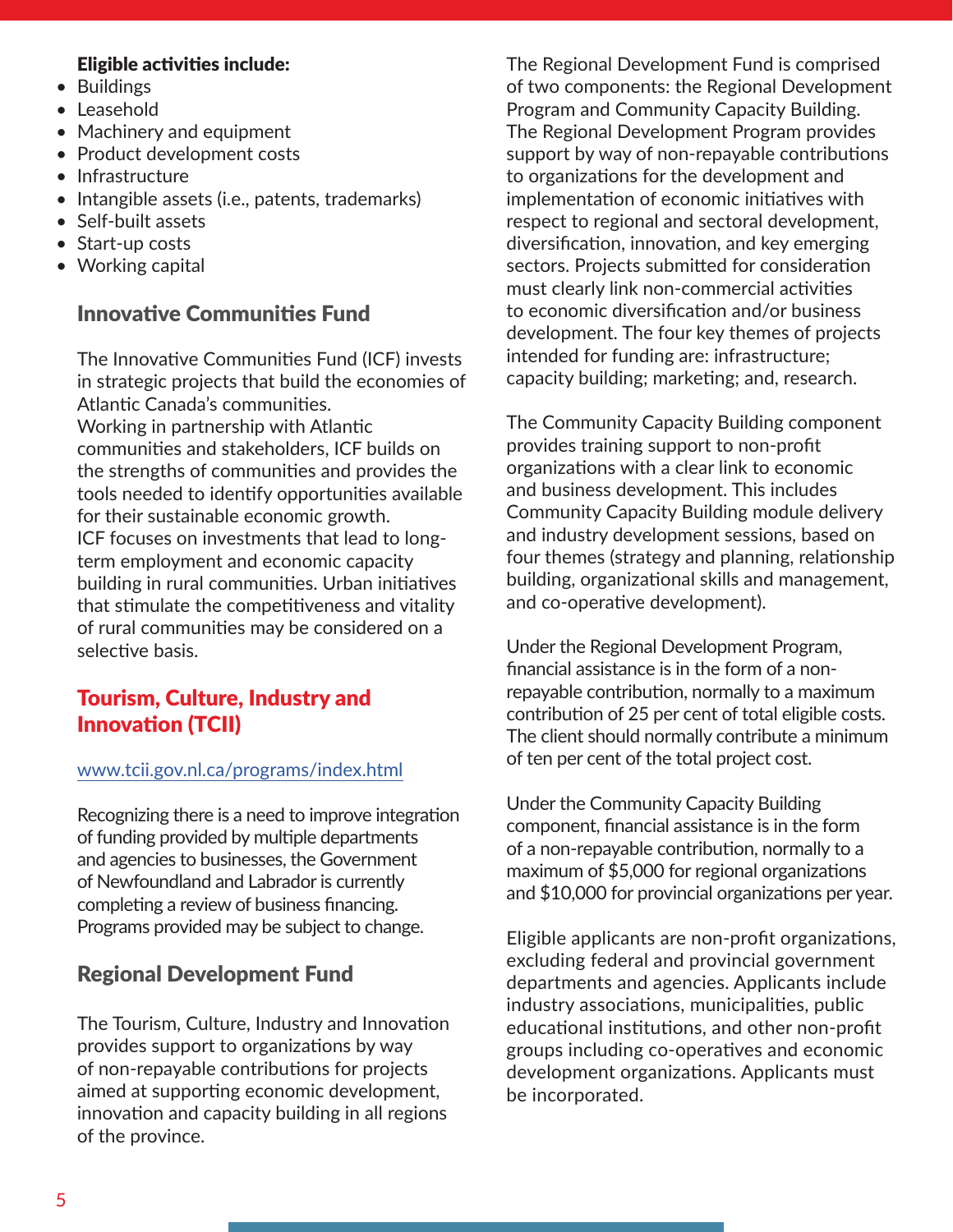# Business Investment Fund

The Tourism, Culture, Industry and Innovation (TCII) recognizes business and sector development as the key to economic development. The Business Investment Fund provides a source of funding to business and economic sectors that responds to the changing needs of enterprises. The Business Investment Fund is comprised of two components: the Business Investment Program and the Business Development Support Program.

# Business Investment Program

The Business Investment Program provides term loans and equity investments to small and medium-sized enterprises in strategic growth sectors as identified by TCII. The fund is also available to businesses which have export potential and require assistance to enter or expand in external markets. Funds are provided to complement funding from conventional sources, where a need has been demonstrated, and are also intended to increase the capital base of businesses allowing them to leverage new private-sector investments.

# Business Development Support Program

The Business Development Support Program assists Newfoundland and Labrador SMEs with opportunities to increase their productivity and improve their competitiveness. The program supports SMEs who demonstrate a desire to develop and grow by improving the operations of the business, investing in its people, and focusing on trade opportunities. TCII assistance will be targeted towards businesses in strategic sectors that normally focus on export markets and/or improve import substitution. Funding is available for productivity improvements, knowledge development, market development and/or professional technical advice.

The Business Investment Program is in the form of repayable term loans to a maximum amount

of \$500,000 per government fiscal year at the department's base rate of three per cent.

Equity funding in the form of redeemable preferred shares to a maximum of \$500,000 per project; maximum aggregate of \$1 million is available.

The Business Development Support Program is in the form of a non-repayable contribution(s) to a maximum amount of \$100,000 per government fiscal year. The contribution level will be up to 50 per cent of eligible costs, with the business identifying their access to the remaining funding to complete the project(s).

#### Eligible applicants must normally:

- Be a small and medium-sized enterprise based and operating in Newfoundland and Labrador having fewer than 100 employees and less than \$10 million in sales.
- Demonstrate its ability to undertake the work identified in the project proposal.
- Demonstrate its ability to access the financial capital required to complete the project.
- Operate in a strategic sector as defined by TCII.
- Be in good standing with the Government of Newfoundland and Labrador.

#### Investment Attraction Fund

The Investment Attraction Fund ("Fund") is designed to attract large-scale businesses and foreign direct investment ("FDI") to the Province of Newfoundland and Labrador ("the province"). It provides customized financial assistance to inward investors in support of establishing a business in the province or expanding a business as a result of FDI. The Fund consists of an allocation for loans and advances towards strategic investments in infrastructure support costs, human resource costs or other costs, as determined by the Tourism, Culture, Industry and Innovation.

For the purpose of this Fund, inward investment includes investments in start-up or expansion activated by investors external to the province. The investment may be in the form of equity or loans. Inward investments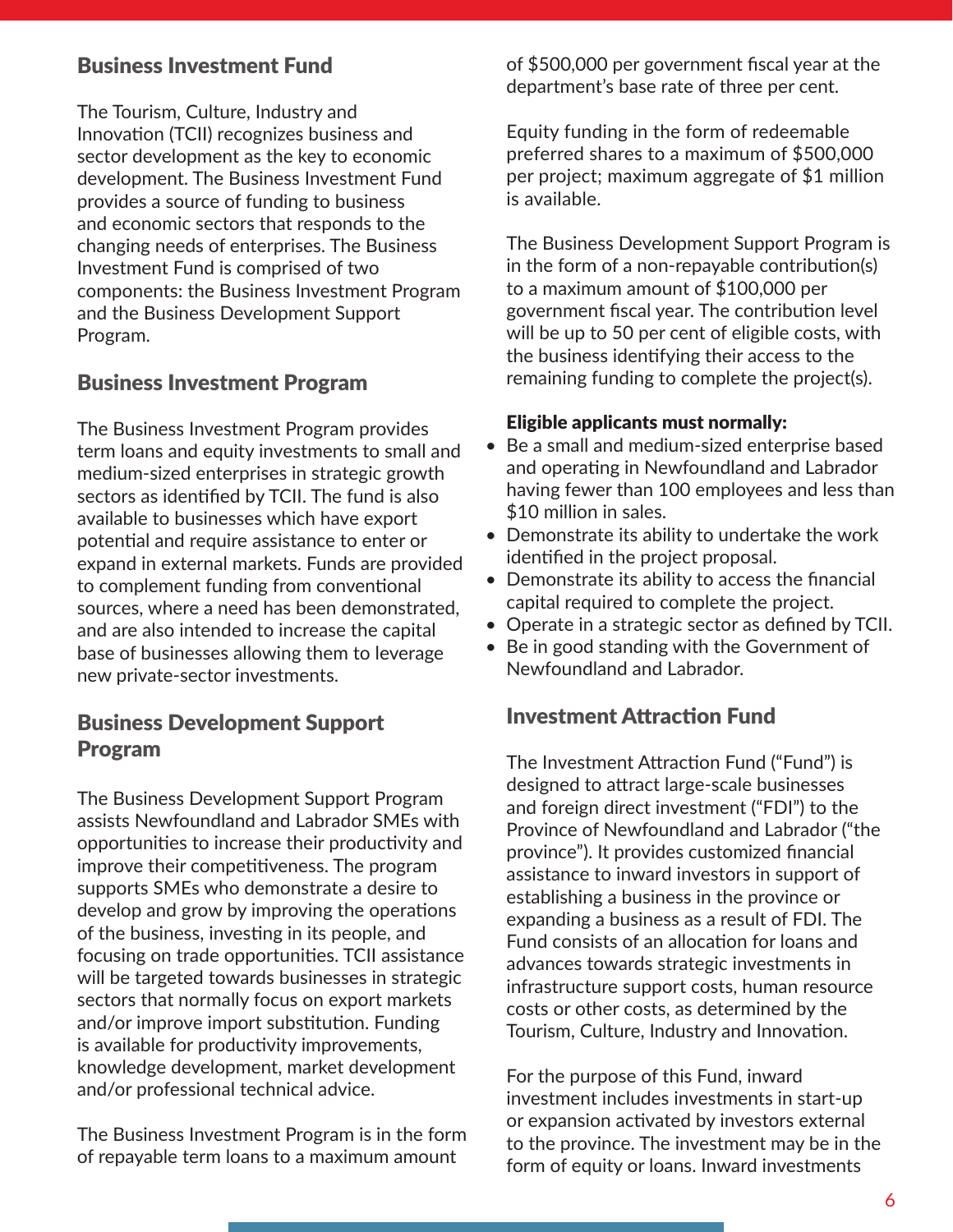require a direct contribution of funds by the inward investor in addition to any potential funding that may be sourced from the Government of Canada, commercial lending institutions and/or venture capital firms.

#### To be eligible for funding, the business must:

- Be a duly registered company or commit to taking the necessary steps to become a registered company under the Newfoundland and Labrador Corporations Act and/or the Canada Business Corporations Act and legally entitled to conduct business in the Province;
- Have or commit to have operations situated in the Province;
- Be in good standing with the Province.
- The business plan must also demonstrate that the project:
- Would not proceed without the requested funding support;
- Be a result of inward investment;
- Has the potential for long-term sustainability;
- Will create employment; and,
- Can bring economic benefit to the Province considering funding provided to the investor from all provincial government sources.

Proposals for funding under the Investment Attraction Fund must be accompanied by a detailed business plan which will generally include the following information:

- Business overview;
- Ownership and management plan;
- Human resources plan;
- Manufacturing and/or operations plan;
- Marketing and promotional plan;
- Capital plan; and,
- Financial plan.

# Fisheries and Land Resources (FLR)

#### [www.fishaq.gov.nl.ca/aquaculture/programs.](http://www.fishaq.gov.nl.ca/aquaculture/programs.html) [html](http://www.fishaq.gov.nl.ca/aquaculture/programs.html)

Recognizing there is a need to improve integration of funding provided by multiple departments and agencies to businesses, the Government of Newfoundland and Labrador is currently completing a review of business financing. Programs provided may be subject to change.

# Aquaculture Working Capital Loan Guarantee Program

The objective of the program is to assist in increasing production of commercial aquaculture products in the province, from both hatcheries and marine sites, thereby increasing employment and spin-off opportunities in the processing, manufacturing, supply and service sectors, primarily in rural Newfoundland and Labrador.

The Program will provide a minimum investment to projects of \$250,000 for finfish operations and \$100,000 for shellfish to match a private sector cash investment. The private sector investment, in the form of cash, must be verified by way of auditor's or solicitor's certificate indicating that the applicant's investment has been made concurrent with that of government. The form of government's investment will mirror that of the applicant, with all rights of the applicant except the right to vote. The preferred form of investment will be by way of a separate class of common shares with rights as above. Government and the applicant will enter into a Unanimous Shareholders Agreement which will include all normal covenants and possibly a conversion right for government if conditions of the Agreement are not adhered to by the applicant, along with redemption privileges for government's investment.

At the discretion of government, consideration of an application for an Aquaculture Capital Incentive shall be given to an incorporated enterprise operating in or proposing to operate in the finfish or shellfish industry (the "applicant") which meets the following criteria:

- The applicant must be currently involved or proposing to become involved in the commercial scale production of shellfish or finfish at a Newfoundland and Labrador site licensed and approved by the Fisheries and Aquaculture.
- The applicant must provide a business plan which includes information as requested by government in the Business Plan Guidelines.
- The applicant must clearly demonstrate, through its business plan a strong potential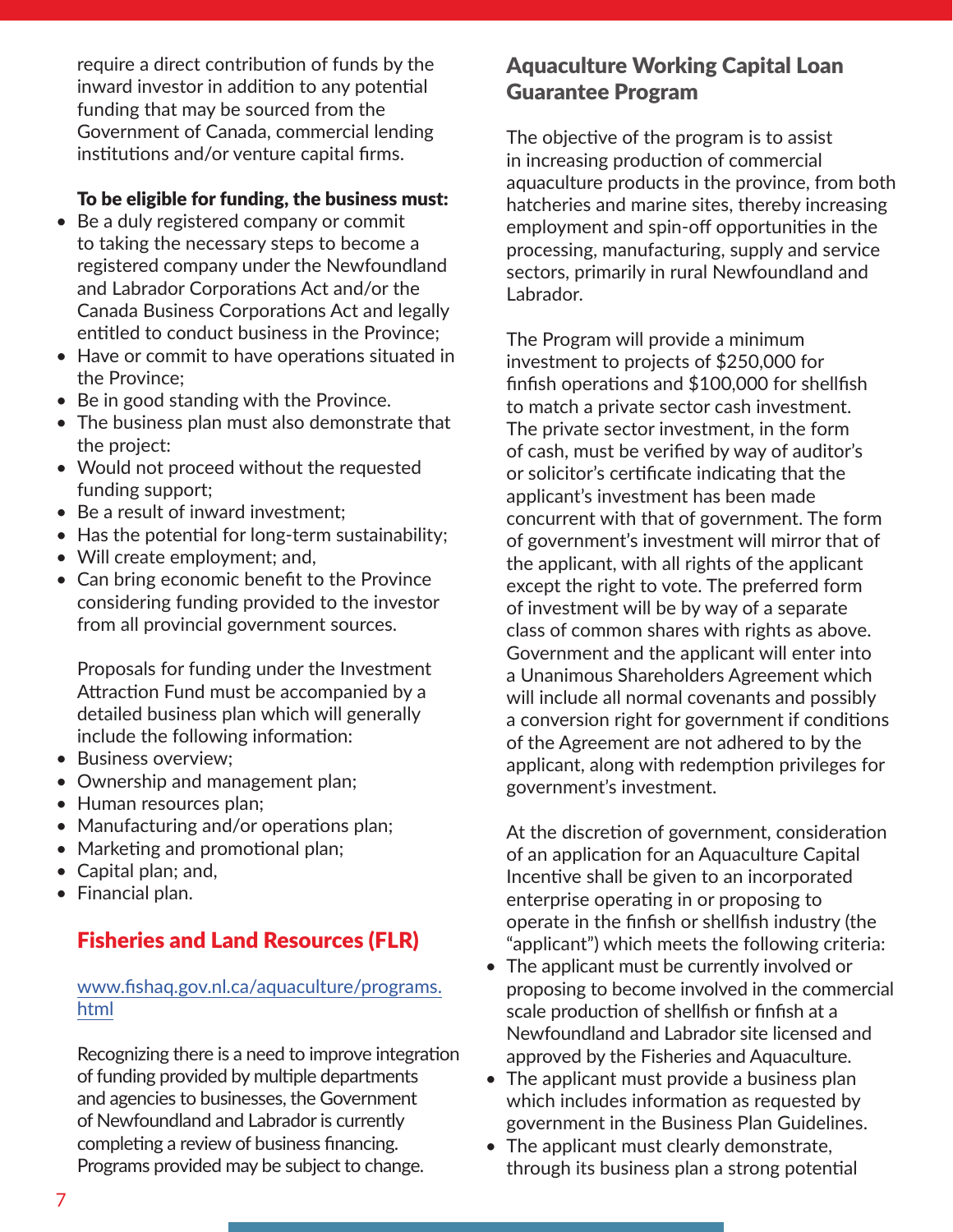for sustainable employment opportunities, incremental production and increased sales, and long-term commercial viability.

- The applicant must clearly demonstrate, to the satisfaction of government, a definite need for government financial assistance by way of an equity investment; that the equity investment is complementary to and levers to the maximum extent possible other sources of financing; and that the project could not proceed on a commercially viable basis without government participation.
- The applicant must have all necessary licenses and regulatory approvals, to the satisfaction of government.
- The applicant must be in good financial and legal standing with government.
- The applicant must clearly demonstrate that management has the required technical, financial, marketing and managerial expertise for the operation of a commercial-scale aquaculture enterprise.
- The applicant, if an existing operator, must have at the date of application a minimum private sector equity position equivalent to 20 per cent of the total assets, evidenced by externally prepared (minimum review engagement) financial statements for the last fiscal year, updated to the date of application if requested by government. If the enterprise is a new operation, the applicant must have a private sector equity investment equivalent to 20 per cent of total program costs.

# Aquaculture Capital Equity Program

The objective of the program is to assist in increasing production of commercial aquaculture products in the province, from both hatcheries and marine sites, thereby increasing employment and spin-off opportunities in the processing, manufacturing, supply and service sectors, primarily in rural Newfoundland and Labrador.

At the discretion of government, consideration of an application for an Aquaculture Working Capital Loan Guarantee Program shall be given to an incorporated enterprise operating in or proposing to operate in the finfish industry (the "applicant") which meets the following criteria:

- The applicant must be currently involved or proposing to become involved in the commercial scale production of finfish at a Newfoundland and Labrador site licensed and approved by the Fisheries and Aquaculture.
- The applicant must provide a business plan which includes information as requested by government in the Business Plan Guidelines.
- The applicant must clearly demonstrate, through its business plan a strong potential for sustainable employment opportunities, incremental production and increased sales, and long-term commercial viability.
- The applicant must clearly demonstrate, to the satisfaction of government, a definite need for government financial assistance by way of an equity investment; that the equity investment is complementary to and levers to the maximum extent possible other sources of financing; and that the project could not proceed on a commercially viable basis without government participation.
- The applicant must have all necessary licenses and regulatory approvals, to the satisfaction of government.
- The applicant must be in good financial and legal standing with government.
- The applicant must clearly demonstrate that management has the required technical, financial, marketing and managerial expertise for the operation of a commercial-scale aquaculture enterprise.
- The applicant, if an existing operator, must have at the date of application a minimum private sector equity position equivalent to 20 per cent of the total assets, evidenced by externally prepared (minimum review engagement) financial statements for the last fiscal year, updated to the date of application if requested by government. If the enterprise is a new operation, the applicant must have a private sector equity investment equivalent to 20 per cent of total program costs.
- Participation in the proposed program would not preclude consideration under the Aquaculture Capital Investment Program.